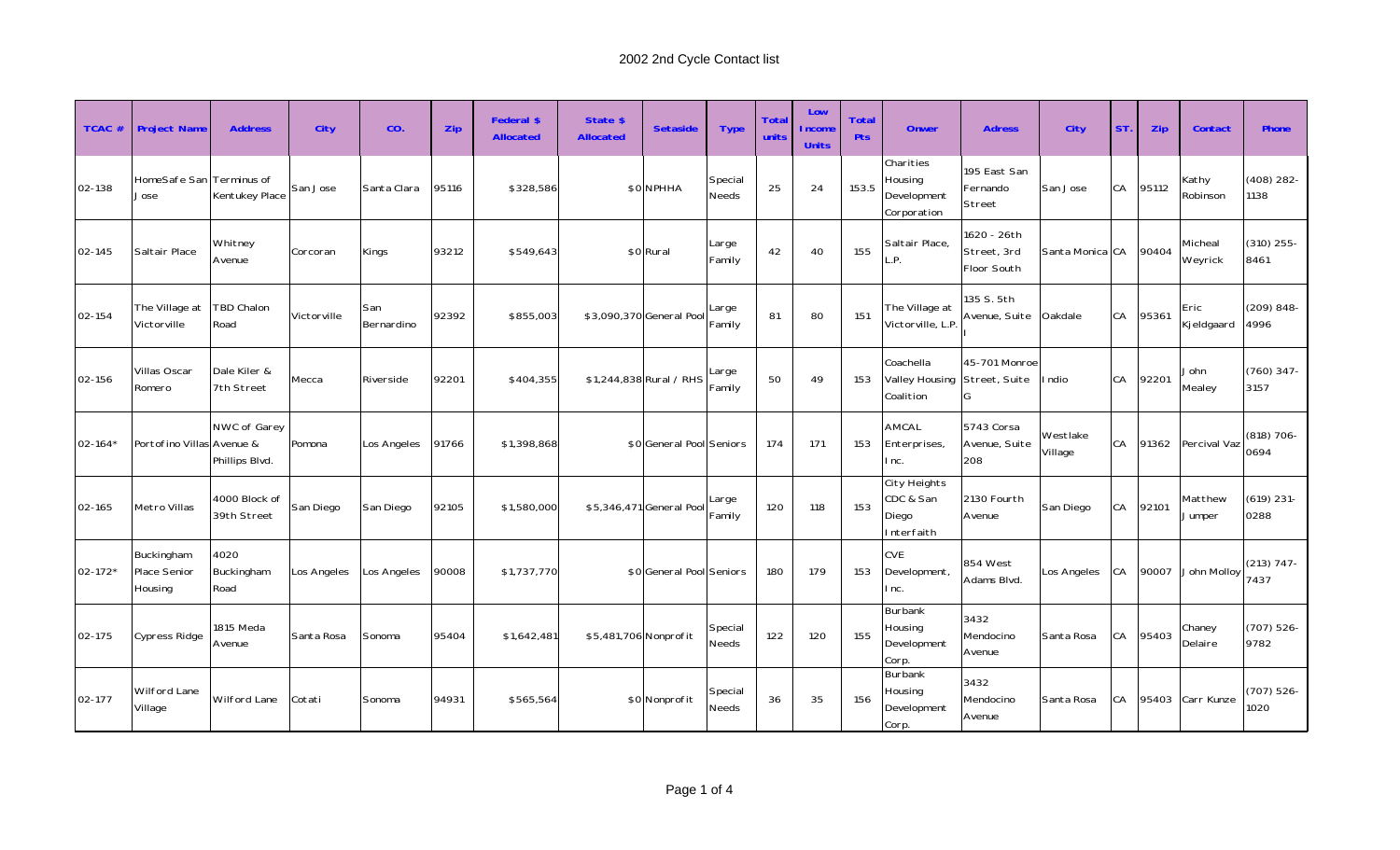| $TCAC \#$   | <b>Project Name</b>                              | <b>Address</b>                                        | <b>City</b>         | CO.                  | Zip            | <b>Federal \$</b><br><b>Allocated</b> | State \$<br><b>Allocated</b> | <b>Setaside</b>          | <b>Type</b>             | <b>Total</b><br>units | Low<br><b>Income</b><br><b>Units</b> | <b>Total</b><br><b>Pts</b> | <b>Onwer</b>                                 | <b>Adress</b>                                 | <b>City</b>      | <b>ST</b> | Zip           | <b>Contact</b>      | <b>Phone</b>          |
|-------------|--------------------------------------------------|-------------------------------------------------------|---------------------|----------------------|----------------|---------------------------------------|------------------------------|--------------------------|-------------------------|-----------------------|--------------------------------------|----------------------------|----------------------------------------------|-----------------------------------------------|------------------|-----------|---------------|---------------------|-----------------------|
| $02 - 179*$ | Western<br>Riverside<br>Special Needs<br>Housing | 3990 Reynolds<br>Road                                 | Riverside           | Riverside            | 92503          | \$340,545                             |                              | \$1,230,885 General Pool |                         | 45                    | 44                                   | 153                        | Coachella<br>Valley Housing<br>Coalition     | 45-701 Monroe<br>Street                       | I ndio           | CA        | 92201         | John F.<br>Mealey   | $(760)$ 347-<br>3157  |
| $02 - 182*$ | Lakeside<br>Apartments                           | 199 Lakeside<br>Avenue                                | Pacifica            | San Mateo            | 94044          | \$181,189                             | \$0 General Pool             |                          | Large<br>Family         | 10                    | 10                                   | 128                        | National<br>Church<br>Residences             | 2335 North<br><b>Bank Drive</b>               | Columbus         | OH        | 43220         | John Stock          | $(614)$ 273-<br>3541  |
| 02-188      | DeAnza<br>Gardens                                | Medanos<br>Avenue at<br>Alves Lane                    | <b>Bay Point</b>    | Contra Costa   94565 |                | \$2,568,389                           |                              | \$9,083,808 General Pool | Large<br>Family         | 180                   | 179                                  | 135                        | DeAnza<br>Gardens, L.P.                      | 3133 Estudillo<br>Street                      | Martinez         | CA        | 94553         | Lawrence<br>Cardoza | (925) 372-<br>8644    |
| 02-189      | Dudley<br>Apartments                             | 172 6th Street                                        | San<br>Francisco    | San<br>Francisco     | 94103          | \$499,081                             |                              | \$0 NPHHA                | Special<br><b>Needs</b> | 75                    | 74                                   | 155                        | California                                   | Mercy Housing 1028 A Howard San<br>Street     | Francisco        | CA        | 94705         | Randi<br>Gerson     | $(415) 553 -$<br>6394 |
| $02 - 191*$ | Glenneyre<br>Apartments                          | 450 Glenneyre<br>Street                               | Laguna Beach Orange |                      | 92651          | \$252,664                             |                              | \$913,244 General Pool   | Single<br>Room          | 27                    | 26                                   | 153                        | Laguna Housing Karman<br>Partners, L.P.      | 18201 Von<br>Avenue, Suite<br>400             | I rvine          | CA        | 92612         | William<br>Witte    | $(949) 660 -$<br>7272 |
| $02 - 194*$ | Las Brisas<br>Community<br>Housing               | 958-999 E.<br>Nevada<br>Street, 958-<br>999 E. 25th   | Signal Hill         | Los Angeles          | 90806          | \$1,097,500                           |                              | \$3,760,875 General Poo  | Special<br>Needs        | 92                    | 90                                   | 155                        | Las Brisas<br>Community<br>Housing L.P.      | 315 West 9th<br>Street, Suite<br>410          | Los Angeles      | <b>CA</b> | 90015         | Robin<br>Hughes     | $(213) 629 -$<br>2702 |
| 02-199      | Meta Street<br>Apartments                        | 549 South<br>Meta Street                              | Oxnard              | Ventura              | 93033          | \$374,970                             |                              | \$1,355,312 Rural / RHS  | Large<br>Family         | 24                    | 23                                   | 152                        | Cabrillo<br>Economic<br>Development<br>Corp. | 11011 Azahar<br>Street                        | Saticoy          | CA        | 93004         | Jesse<br>Ornelas    | $(805) 659 -$<br>3791 |
| 02-203      | Valle Verde<br>Apartments                        | Second Street<br>(300 feet<br>south of Park<br>Blvd.) | Orange Cove         | Fresno               | 93646-<br>2402 | \$1,078,785                           |                              | \$0 Rural                | Large<br>Family         | 73                    | 72                                   | 155                        | Valley Verde<br>of Orange<br>Cove, L.P.      | 446 S.<br>Anaheim Hills<br>Road, Suite<br>105 | Anaheim Hills CA |           | 92807<br>4241 | James<br>Shaner     | $(714)$ 974-<br>0128  |
| 02-204      | 421 Turk<br>Street<br>Apartments                 | 421 Turk<br>Street                                    | San<br>Francisco    | San<br>Francisco     | 94102          | \$555,485                             |                              | \$0 General Pool         | Large<br>Family         | 29                    | 28                                   | 147                        | ASIAN, Inc.                                  | 1670 Pine<br>Street                           | San<br>Franicsco | CA        | 94109         | Michael<br>Chan     | $(415)$ 928-<br>5910  |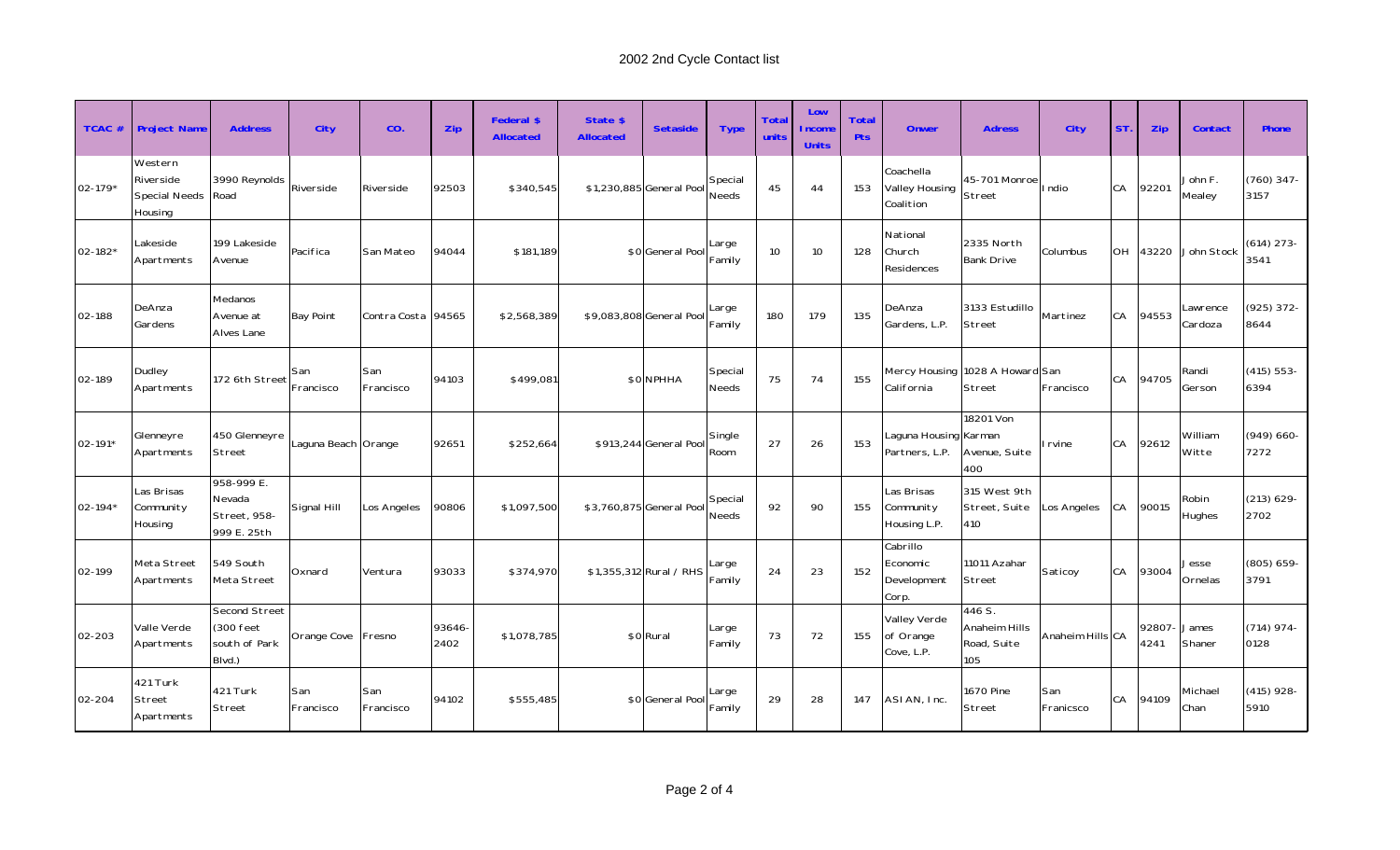| $TCAC \#$ | <b>Project Name</b>                   | <b>Address</b>                                                 | <b>City</b>        | CO.               | Zip            | Federal \$<br><b>Allocated</b> | State \$<br><b>Allocated</b> | <b>Setaside</b>          | <b>Type</b>     | <b>Total</b><br>units | Low<br><b>Income</b><br><b>Units</b> | <b>Total</b><br>Pts | <b>Onwer</b>                                        | <b>Adress</b>                             | <b>City</b>      | <b>ST</b> | <b>Zip</b> | <b>Contact</b>            | <b>Phone</b>          |
|-----------|---------------------------------------|----------------------------------------------------------------|--------------------|-------------------|----------------|--------------------------------|------------------------------|--------------------------|-----------------|-----------------------|--------------------------------------|---------------------|-----------------------------------------------------|-------------------------------------------|------------------|-----------|------------|---------------------------|-----------------------|
| 02-212    | Rosedale Way<br>Apartments            | 338 Sherwood<br>Way                                            | Madera             | Madera            | 93637          | \$608,642                      | \$2,199,080 Rural            |                          | Large<br>Family | 81                    | 80                                   | 155                 | Rosedale<br>Seniors<br>Housing, L.P.                | 5228 East<br>Pine, Suite A                | Fresno           | CA        | 93727      | <b>Brad Koach</b>         | $(559)$ 454-<br>8993  |
| 02-215    | Park View<br>Village                  | North side of<br>Springville<br>Ave., 850 feet<br>west of Jaye | Porterville        | Tulare            | 93257          | \$974,966                      |                              | \$0 Rural                | Large<br>Family | 81                    | 80                                   | 155                 | TELACU<br>Homes, Inc.                               | 5400 E.<br>Olympic Blvd.,<br>Suite 300    | Los Angeles      | <b>CA</b> | 90022      | John Clem                 | $(323) 721 -$<br>1655 |
| 02-219    | Wyoming<br>Senior<br>Apartmetns       | 7541 Wyoming<br>Street                                         | Westminster Orange |                   | 92683-<br>3922 | \$326,508                      |                              | \$0 General Pool Seniors |                 | 22                    | 21                                   | 153                 | Foundation for<br>Affordable<br>Housing II,<br>Inc. | 2600<br>Michelson<br>Drive, Suite<br>1050 | I rvine          | CA        | 92612      | Thomas<br>Willard         | $(949)$ 440-<br>8277  |
| 02-223    | Mandela<br>Gateway                    | 1431 - 8th<br>Street, 1364<br>7th Street,<br>1370 - 7th        | Oakland            | Alameda           | 94607          | \$2,614,690                    |                              | \$8,494,102 General Pool | Large<br>Family | 168                   | 166                                  | 153                 | <b>BRIDGE</b><br>Housing<br>Corporation             | One<br>Hawthorne<br>Street, Suite<br>400  | San<br>Francisco | CA        | 94105      | Jesse Wu                  | $(415)$ 989-<br>1111  |
| 02-226    | Villages at<br>Cabrillo -<br>Phase II | 2001 River<br>Avenue                                           | Long Beach         | Los Angeles       | 90810-<br>3622 | \$1,146,511                    |                              | \$3,788,417 General Pool | Single<br>Room  | 204                   | 200                                  | 155                 | Century<br>Villages at<br>Cabrillo, Inc.            | 1000<br>Corporate<br>Pointe, Suite<br>200 | Culver City      | <b>CA</b> | 90230      | Ron<br>Griffith           | $(310) 642 -$<br>2000 |
| 02-229    | Tierra<br>Encantada                   | 1902 - 1920<br>Alum Rock<br>Avenue                             | San Jose           | Santa Clara       | 95116          | \$1,354,604                    |                              | \$4,931,389 General Pool | Large<br>Family | 93                    | 92                                   | 153                 | Community<br>Housing<br>Developers,<br>Inc.         | 255 N. Market<br>Street, Suite<br>290     | San Jose         | <b>CA</b> | 95110      | Ronald P.<br>Morgan       | $(408)$ 279-<br>7677  |
| 02-231    | <b>Red Bluff</b><br><b>Meadows</b>    | 850 Kimball<br>Road                                            | <b>Red Bluff</b>   | Tehama<br>County  | 96080          | \$161,789                      |                              | \$0 At Risk              | At-Risk         | 52                    | 51                                   | 149                 | Kimball<br>Square, a<br>California<br>Limited       | 1001 Sixth<br>Street, Suite<br>205        | Sacramento       | <b>CA</b> | 95814      | Elva L.<br>Grant          | $(916)$ 281-<br>2477  |
| 02-233    | Oroville Manor                        | 2750 Lincoln<br>Blvd.                                          | Oroville           | Butte             | 95966          | \$97,638                       |                              | \$0 Rural / RHS At-Risk  |                 | 72                    | 71                                   | 155                 | Oroville Manor<br>Management, a<br>California LP    | 4405 College<br>Oak Drive                 | Sacramento       | <b>CA</b> | 95841      | Joseph<br>Mohamed,<br>Sr. | $(916)$ 485-<br>7866  |
| 02-238    | Adelanto<br>Springs Village           | NW corner of<br>Lee &<br>Bellflower                            | Adelanto           | San<br>Bernardino | 92301          | \$1,186,740                    |                              | \$0 Rural                | Large<br>Family | 81                    | 80                                   | 156                 | Foundation for<br>Affordable<br>Housing V, Inc.     | 2600<br>Michelson<br>Drive, Suite<br>1050 | I rvine          | CA        | 92612      | Thomas<br>Willard         | $(949)$ 440-<br>8277  |